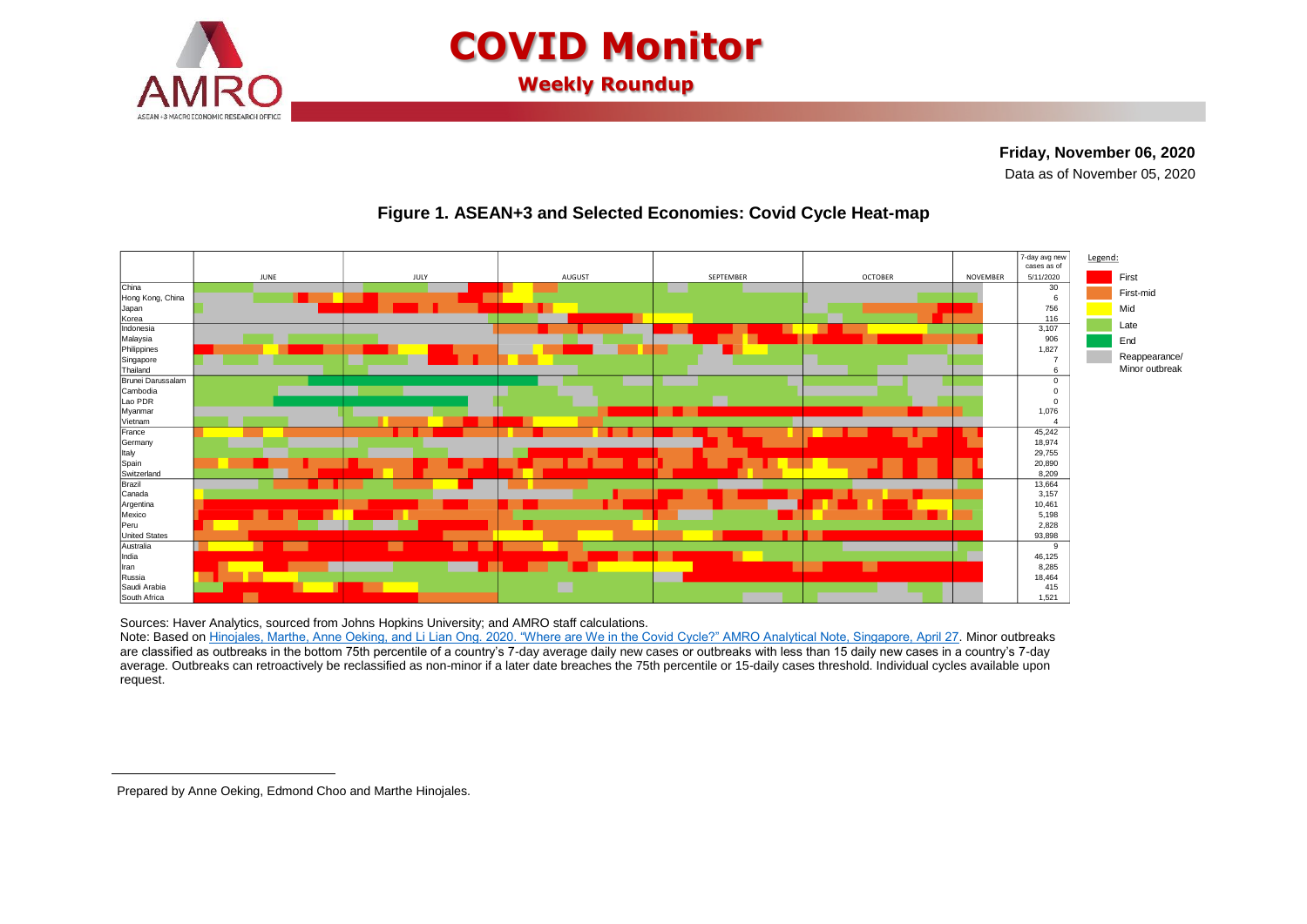

#### **Figure 2. US States: Covid Cycle Heat-map**

Sources: Haver Analytics, sourced from Johns Hopkins University; and AMRO staff calculations.

Note: Based o[n Hinojales, Marthe, Anne Oeking, and Li Lian Ong. 2020. "Where are We in the Covid Cycle?" AMRO Analytical Note,](https://www.amro-asia.org/where-are-we-in-the-covid-cycle/)  [Singapore, April 27](https://www.amro-asia.org/where-are-we-in-the-covid-cycle/) an[d Hinojales, Marthe, Anne Oeking, and Li Lian Ong. 2020. "The Covid Conundrum: Reopening in a Truly](https://www.amro-asia.org/the-covid-conundrum-reopening-in-a-truly-global-pandemic/)  [Global Pandemic" AMRO Analytical Note, Singapore, May 12.](https://www.amro-asia.org/the-covid-conundrum-reopening-in-a-truly-global-pandemic/) Minor outbreaks are classified as outbreaks in the bottom 75th percentile of a country's 7-day average daily new cases. Outbreaks can retroactively be reclassified as non-minor if a later date breaches the 75<sup>th</sup> percentile threshold. Recovery data for California, Florida, Georgia, Illinois, Missouri, Washington, and New York City is not reported, thus estimated using the US-wide recovery rate.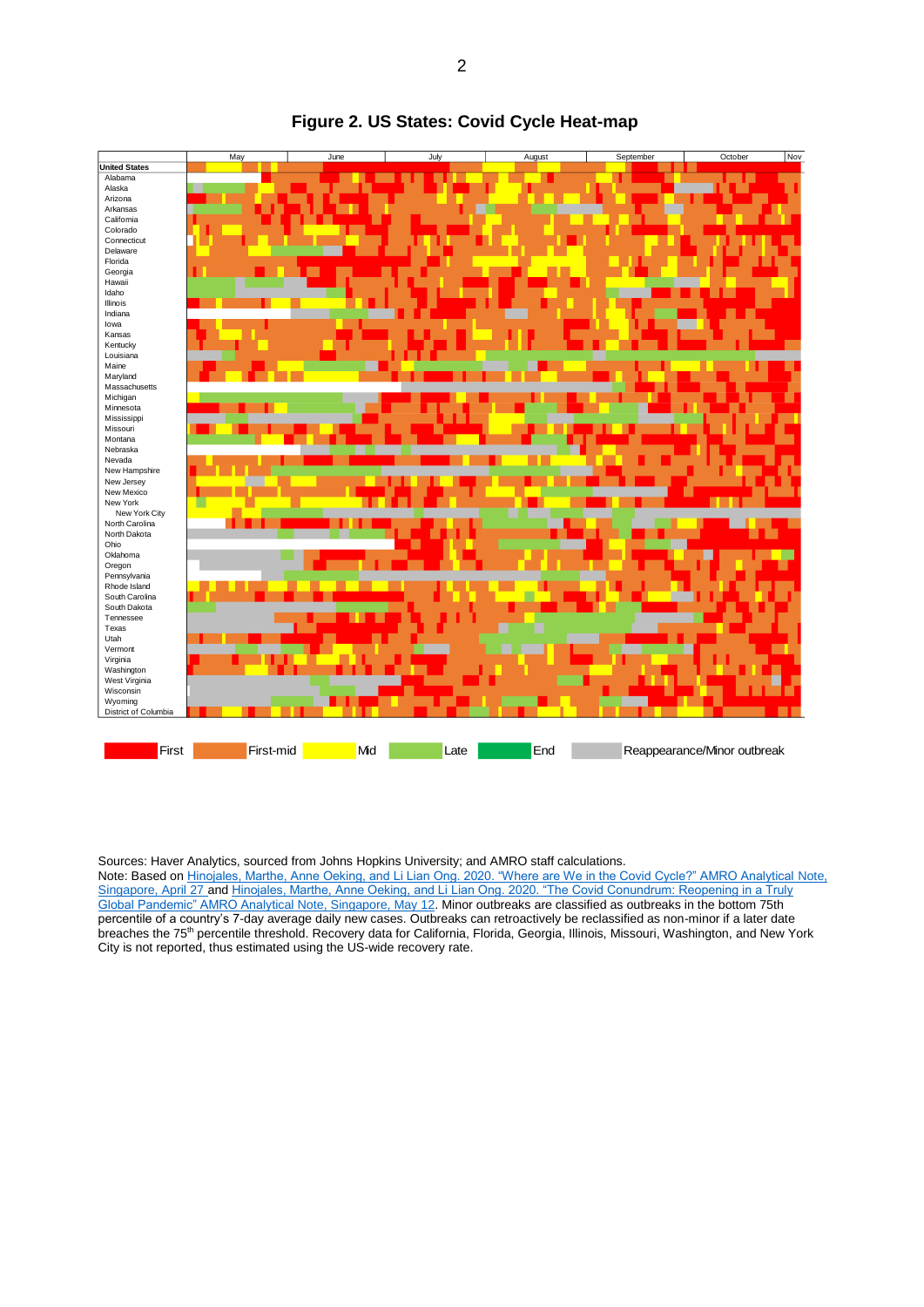

#### **Figure 3. ASEAN+3 and Selected Economies: Capacity of the Healthcare System during COVID-19** (Measured by the number of hospital beds to active cases)

Sources: Haver Analytics, sourced from Johns Hopkins University; World Health Organization; and AMRO staff calculations.

Note: t = 0 refers to the value on February 1, 2020. Where unavailable, t = 0 refers to the date when the data series for each economy begins. The comparison is relative to each economy's own historical ratios, and does not take into account the quality of healthcare. The greener the heatmap, the greater the capacity of the economy's healthcare system compared to its past capacity; the redder, the weaker the capacity.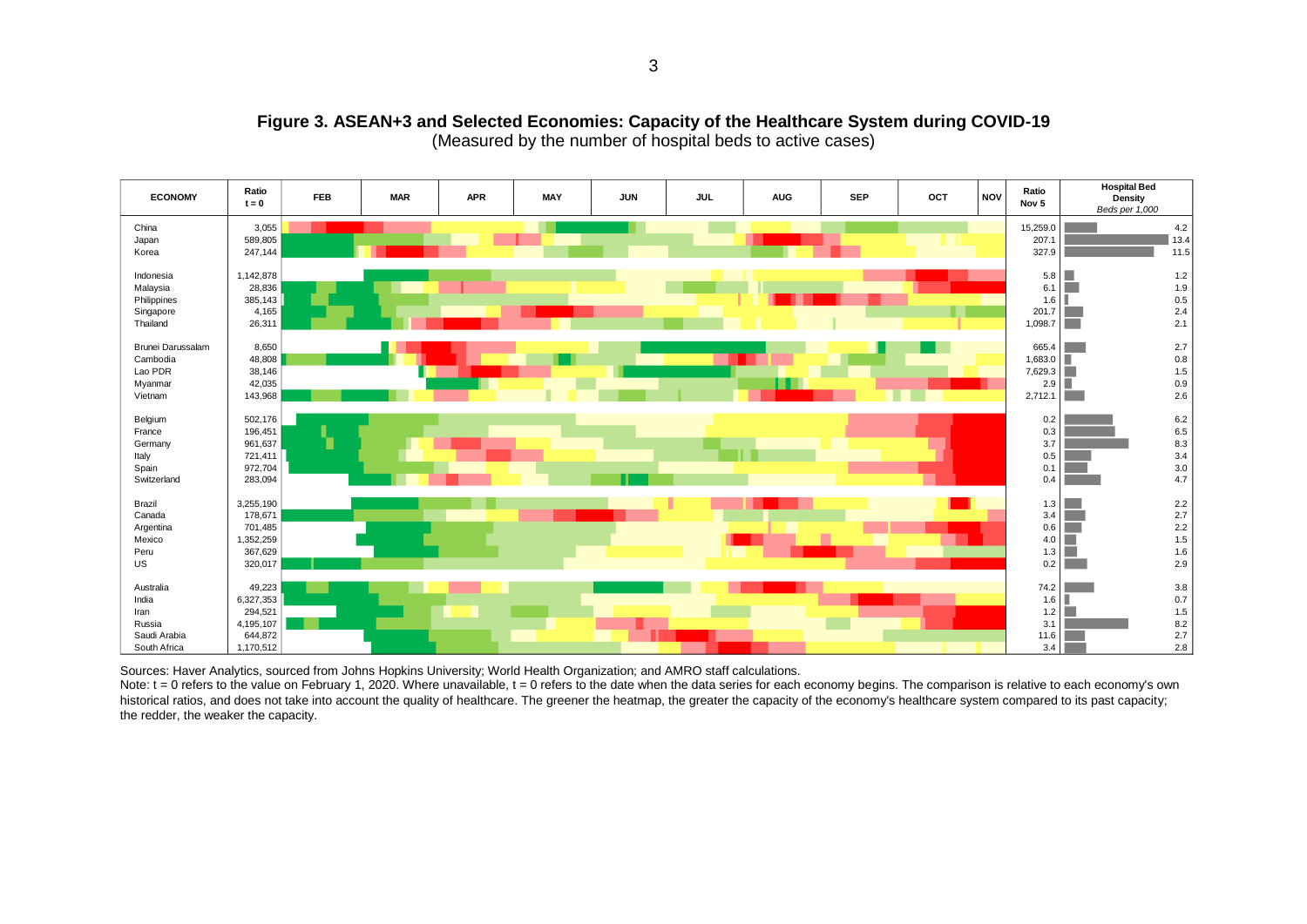

**Figure 4. Selected Economies: Daily Confirmed Cases**

Note: For Singapore, the majority of cases belonged to work permit holders residing in dormitories. Between April 01 and October 13 when dormitory cases were first reduced to zero, the proportion of this group of cases took up 95.1% of the total new cases.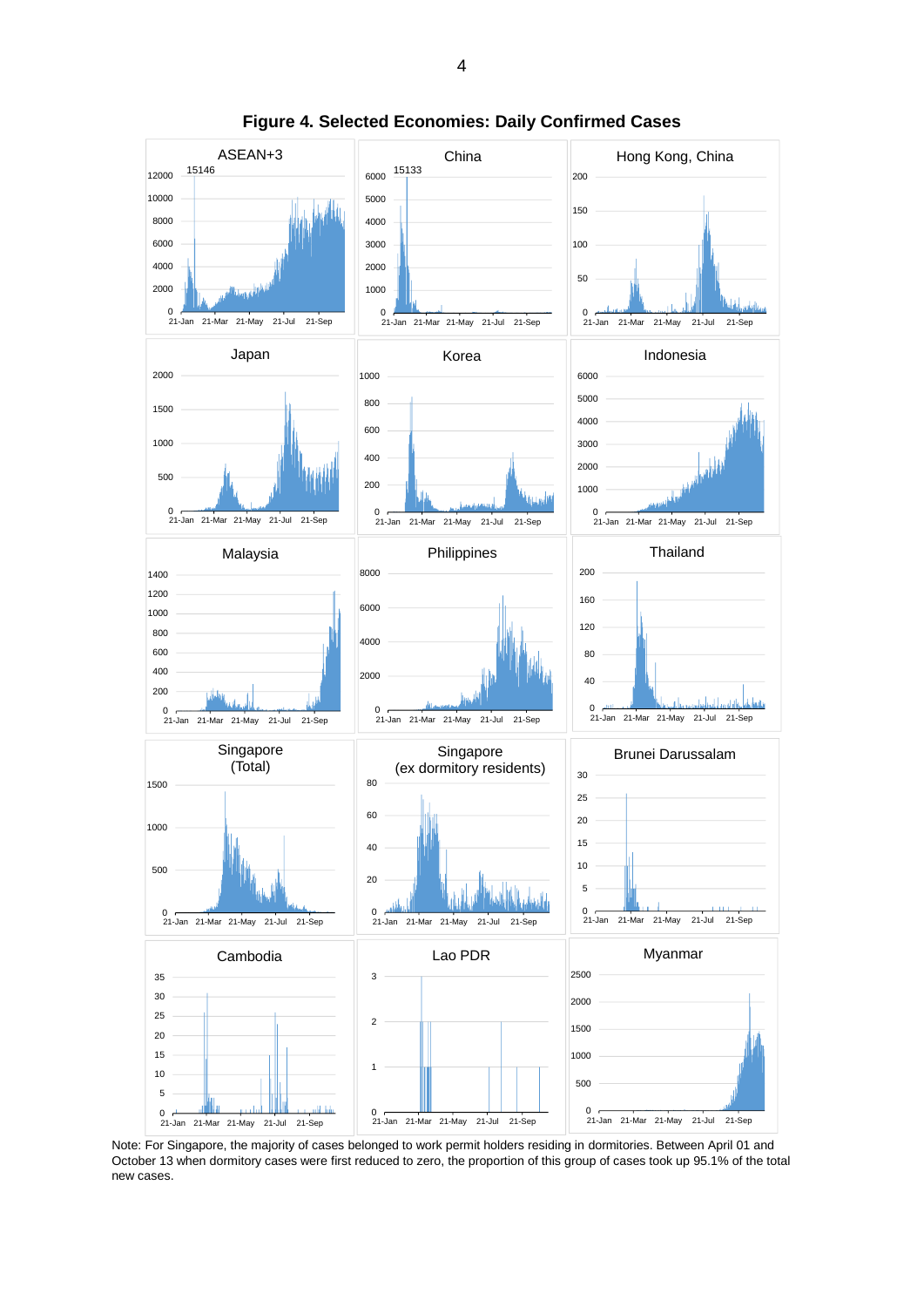

**Figure 4. Selected Economies: Daily Confirmed Cases** (Cont'd)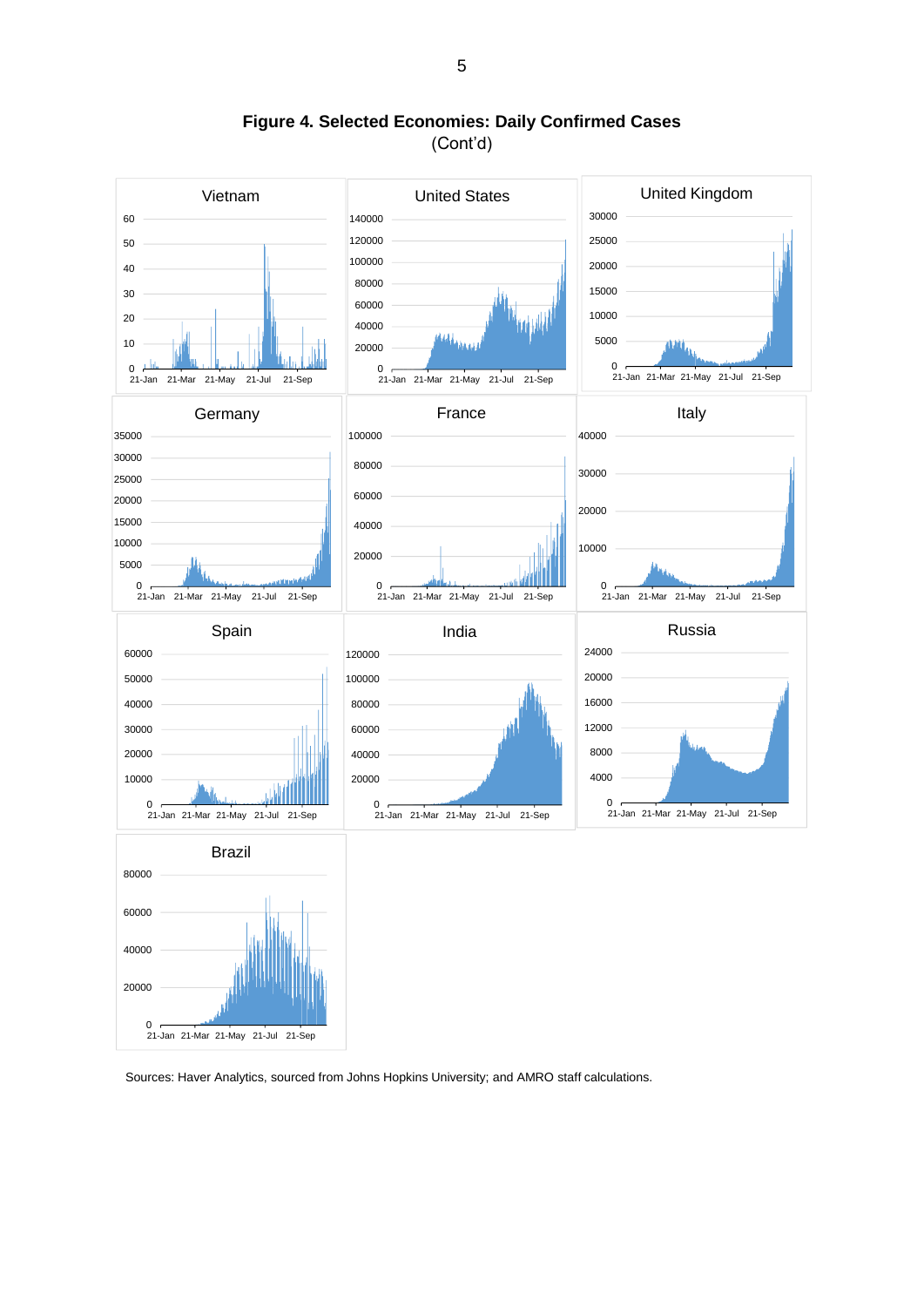

**Figure 5. Selected Economies: Daily Confirmed Deaths**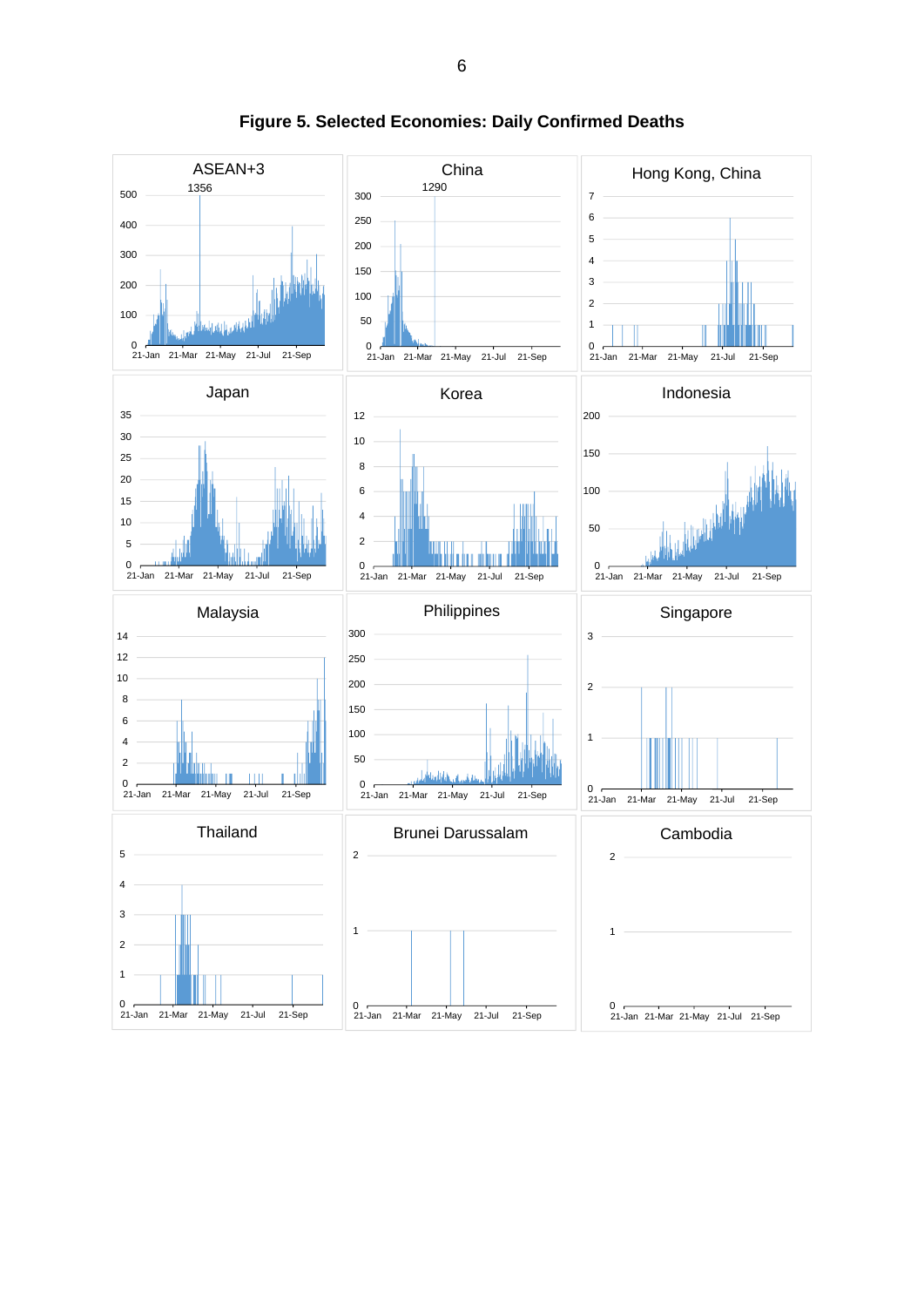

**Figure 5. Selected Economies: Daily Confirmed Deaths** (Cont'd)

Sources: Haver Analytics, sourced from Johns Hopkins University; and AMRO staff calculations.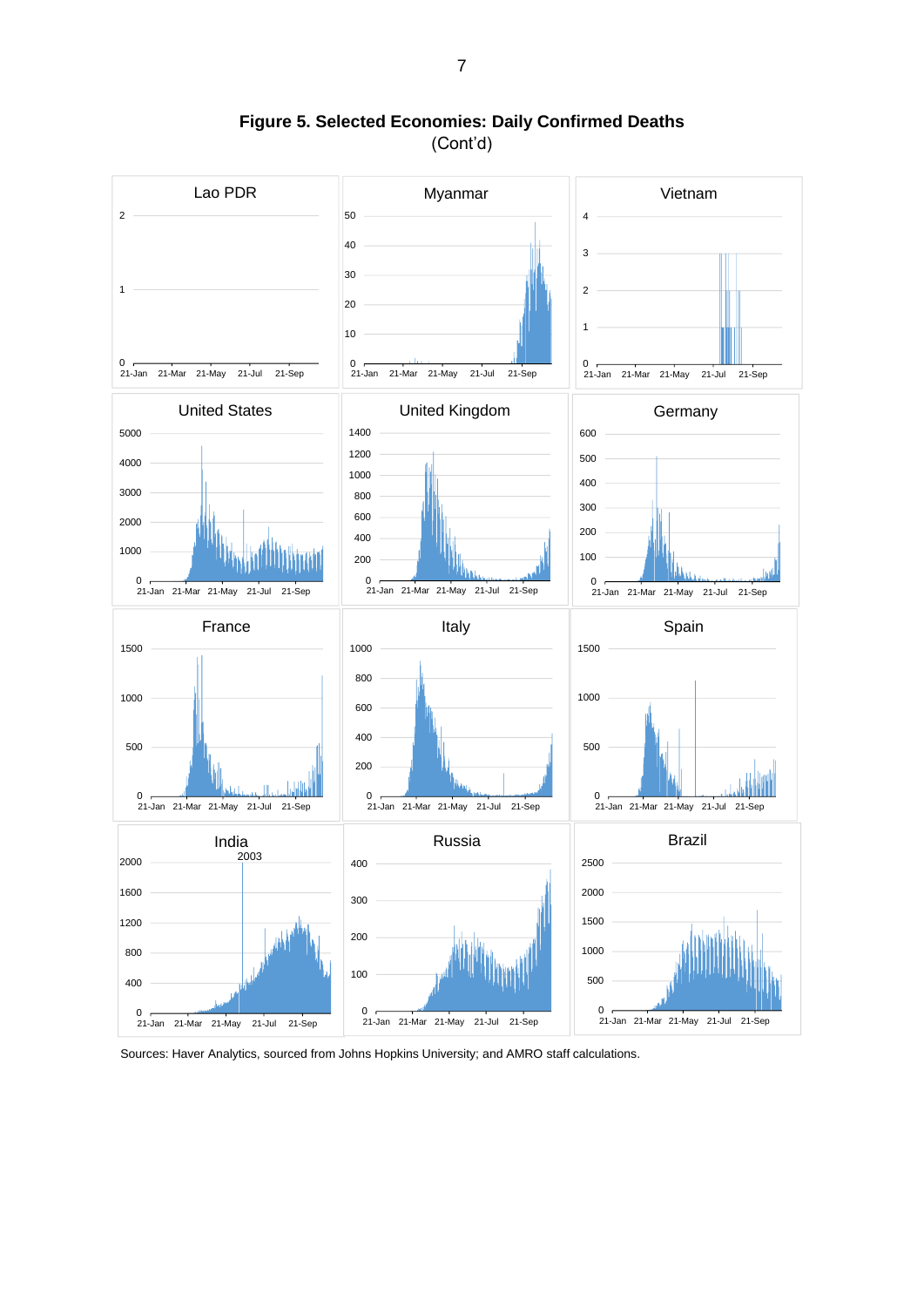

**Figure 6. ASEAN+3: Confirmed Cases**

(Number of days after 100<sup>th</sup> confirmed case; cases in log scale)

Sources: Haver Analytics, sourced from Johns Hopkins University; and AMRO staff calculations.



**Figure 7. ASEAN+3: Confirmed Deaths** (Number of days after  $5<sup>th</sup>$  confirmed case; cases in log scale)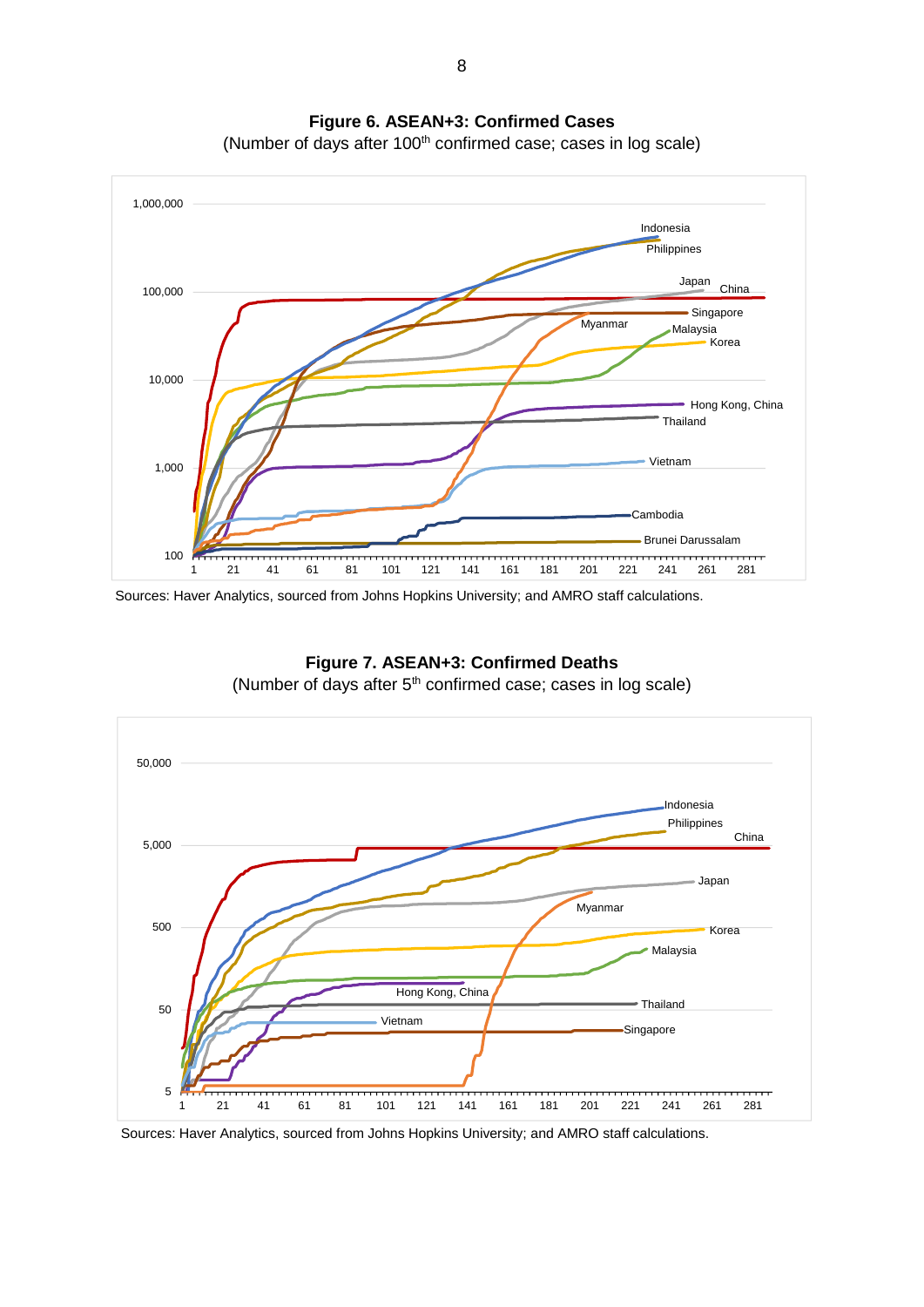

**Figure 8. Selected ASEAN+3 Economies: Confirmed Cases**

Per million population (above 100 cases/million)

Per million population (below 100 cases/million)

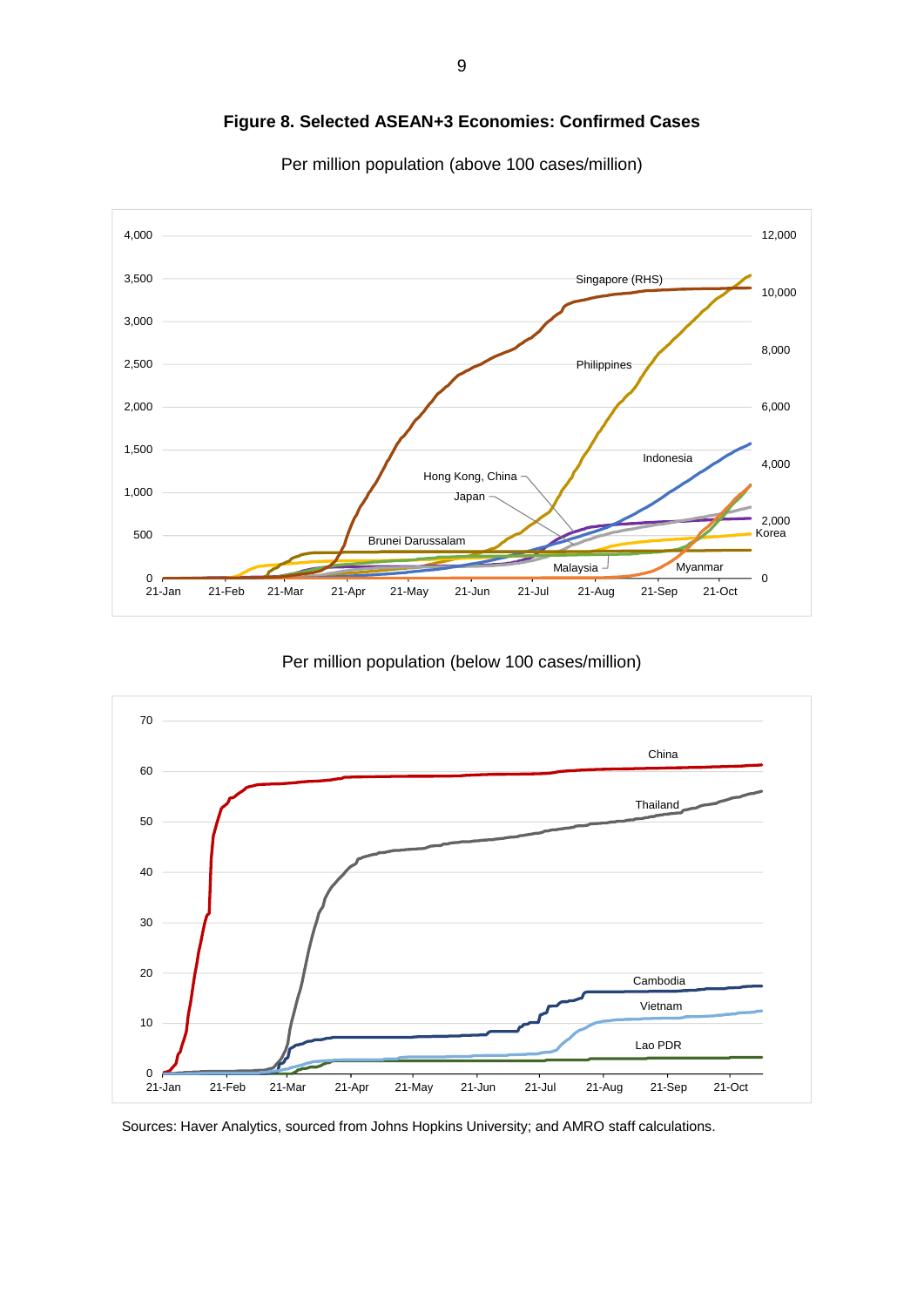

# **Figure 9. World: Daily New Cases by Region**

(Number of cases, 7-day average)

### (Percentage share of total new cases, 7-day average)